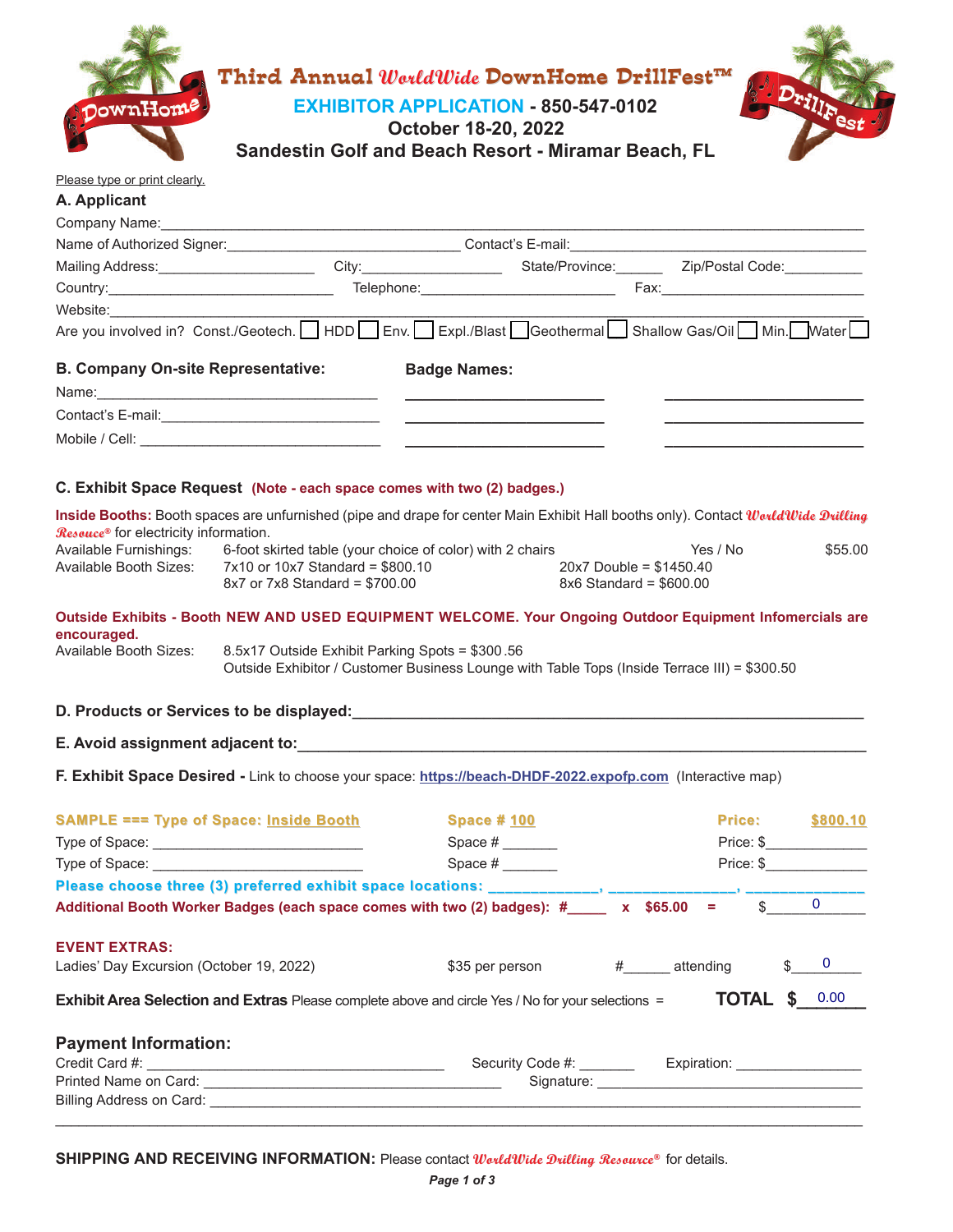| Third Annual $\mathit{Word4Wide}$ DownHome DrillFest $\texttt{m}$<br><b>DownHome</b><br><b>EXHIBITOR APPLICATION - 850-547-0102</b><br>October 18-20, 2022<br>Sandestin Golf and Beach Resort - Miramar Beach, FL                                                                                                                                                                                                                           |                                                                                                                                                                                                                                                                                                                                                                                                                                                                                                                                                                                                                                                                      |                                                                                                                                                                                                                                                                                                                                                                                                                                                                                     |  |  |  |
|---------------------------------------------------------------------------------------------------------------------------------------------------------------------------------------------------------------------------------------------------------------------------------------------------------------------------------------------------------------------------------------------------------------------------------------------|----------------------------------------------------------------------------------------------------------------------------------------------------------------------------------------------------------------------------------------------------------------------------------------------------------------------------------------------------------------------------------------------------------------------------------------------------------------------------------------------------------------------------------------------------------------------------------------------------------------------------------------------------------------------|-------------------------------------------------------------------------------------------------------------------------------------------------------------------------------------------------------------------------------------------------------------------------------------------------------------------------------------------------------------------------------------------------------------------------------------------------------------------------------------|--|--|--|
| TENTATIVE AGENDA<br>Don't waste time - come early. Make plans to arrive the day before. - There is so much to do in this area of Florida (the<br>forgotten coast). You have golf, swimming, fishing / boating, bicycling, golf carts to drive around, shopping, lounging<br>poolside, take a spa day, wonderful views as you enjoy a terrific dinner overlooking the water. Theater presentations just<br>minutes away and much, much more! |                                                                                                                                                                                                                                                                                                                                                                                                                                                                                                                                                                                                                                                                      |                                                                                                                                                                                                                                                                                                                                                                                                                                                                                     |  |  |  |
| <b>Tuesday, October 18:</b>                                                                                                                                                                                                                                                                                                                                                                                                                 | 4:30pm Registration - at the door<br>5-8pm <i>WWDS</i> Hosted Hospitality Welcome Party - Pizza / Salad Buffet / Cash Bar with Beer, Wine,<br>Cocktails (tickets) / Karaoke Prizes / Music                                                                                                                                                                                                                                                                                                                                                                                                                                                                           |                                                                                                                                                                                                                                                                                                                                                                                                                                                                                     |  |  |  |
|                                                                                                                                                                                                                                                                                                                                                                                                                                             | Wednesday, October 19: 7:00am - 5:00pm Registration<br>7:00am - Noon Booth and Outside Exhibit Set up<br>8:00am - Noon Informative Seminars (Eligible for CEUs)<br>9:00am - Ladies' Excursion<br>Noon - 1:30pm Lunch<br>1:30pm - 2:30pm Special Guest Speaker<br>3:00pm - 9:00pm Exhibits Open<br>3:00pm - 9:00 pm Ongoing Outdoor Equipment In-<br>fomercials in Parking Lot (Learn about Equipment from<br>the Pros)<br>4:30pm Cocktails (tickets) - Music<br>6:00pm Buffet - heavy hors d'oeuvres / salads / breads<br>/ desserts / coffee, tea, water, cocktails<br>7:00pm Karaoke SHOWDOWN (BIG PRIZE!)<br>7:30pm - 9:00pm Contractors' Benefit Auction / Music | <b>Take Advantage of Our</b><br><b>Room Block Discount!</b><br>Sandestin Golf and Beach Resort<br>Miramar Beach, FL<br>Bayside at Sandestin - Guest Room \$119.00<br>Grand Sandestin - Studio \$145.00*<br>(*price per night, 9% tax and 12% resort service fee<br>not included. Resort fee includes resort transportation;<br>bicycles; fitness center; tennis court; canoe, kayak,<br>or boogie board; self parking; Wi-Fi in Conference<br>Center.)<br><b>Group Code: 24037R</b> |  |  |  |
| <b>Thursday, October 20:</b>                                                                                                                                                                                                                                                                                                                                                                                                                | 8:00am - Noon Breakfast / Brunch - Exhibits Open - In-<br>cluding Ongoing Outdoor Equipment Infomercials in<br>Parking Lot<br>9:00 am - 10:00am Informative Drilling Town Meeting Q & A<br>Noon - 3:00pm Teardown<br>2022 WarldWide DownHome DrillFest™ Closes - Make Plans to Join us next year,<br>October 17-19, 2023 for the Fourth Annual WorldWide DownHome DrillFest™                                                                                                                                                                                                                                                                                         | Book Online: Sandestin.com/24O37R<br><b>Sandestin Group Reservations:</b><br>1-800-320-8115                                                                                                                                                                                                                                                                                                                                                                                         |  |  |  |
| $ww\mathcal{D}x$ Team will be on hand to assist with orderly entrance for equipment into the convention center. SAFETY FIRST!<br>Registration includes ALL meals listed here.<br>Courtesy of The $www\mathcal{D}\mathcal{R}$ Team                                                                                                                                                                                                           |                                                                                                                                                                                                                                                                                                                                                                                                                                                                                                                                                                                                                                                                      |                                                                                                                                                                                                                                                                                                                                                                                                                                                                                     |  |  |  |
| All event meals are included with paid registration, please specify how many registered exhibitors will be joining us for:<br>Tuesday Welcome Party -<br>Wednesday Breakfast - New York<br>Wednesday Lunch -<br>Wednesday Dinner -<br>Thursday Breakfast -<br>Thursday Lunch -                                                                                                                                                              |                                                                                                                                                                                                                                                                                                                                                                                                                                                                                                                                                                                                                                                                      |                                                                                                                                                                                                                                                                                                                                                                                                                                                                                     |  |  |  |